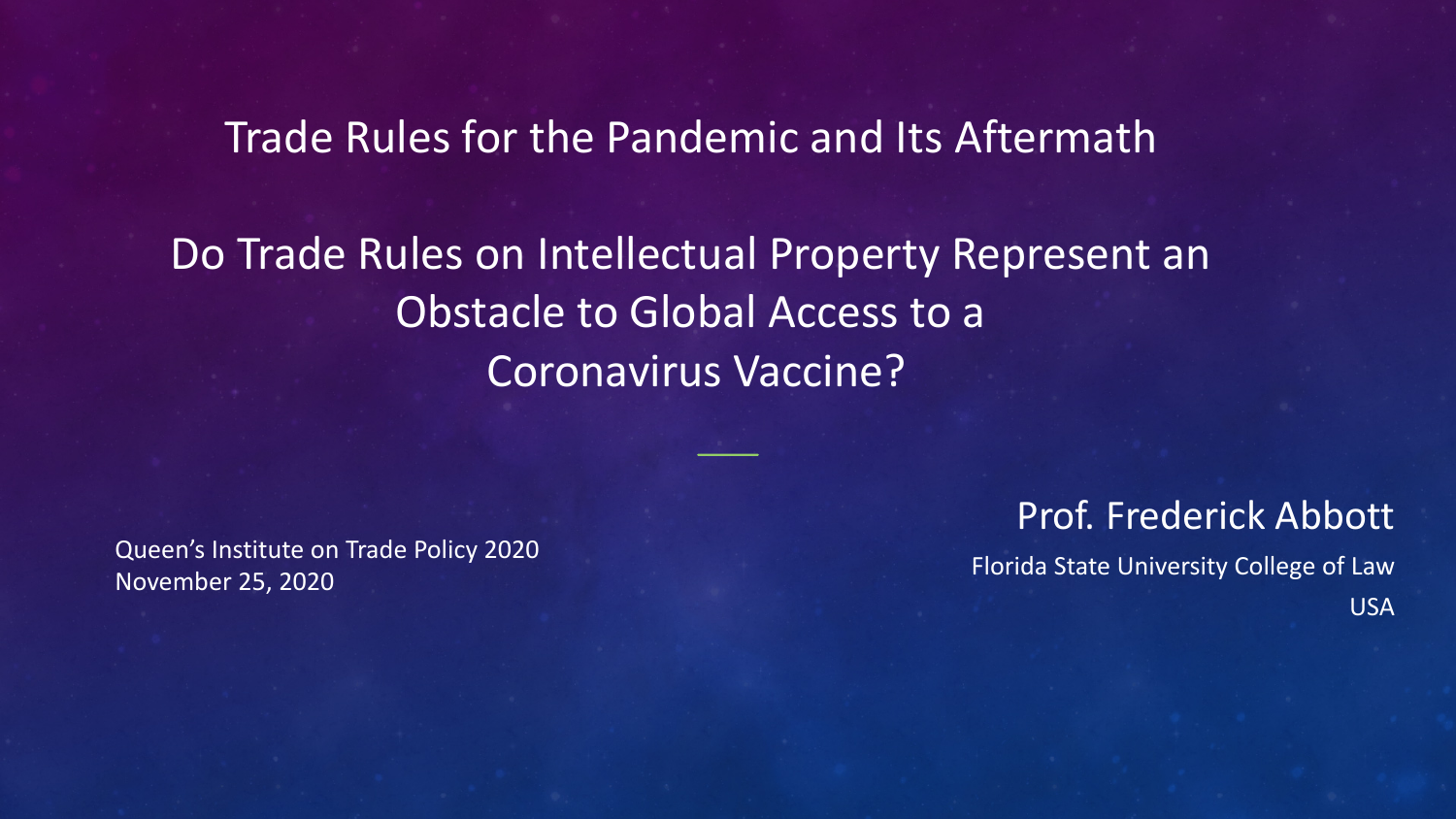### General and Specific Questions

- **Question whether trade rules on intellectual property constitute a barrier to access to medicines, in general, has been widely debated, the subject of political movements, and the object of some reform**
	- **As evidenced by Canada's internal debate and legislation addressing compulsory licensing of patented medicines predominantly for export (CAMR)**
- **SARS-CoV-2 and the COVID-19 pandemic present a subset of the general IP question, usually framed in terms of diagnostics, vaccines and treatments (DVT), as well as personal protective equipment (PPE)**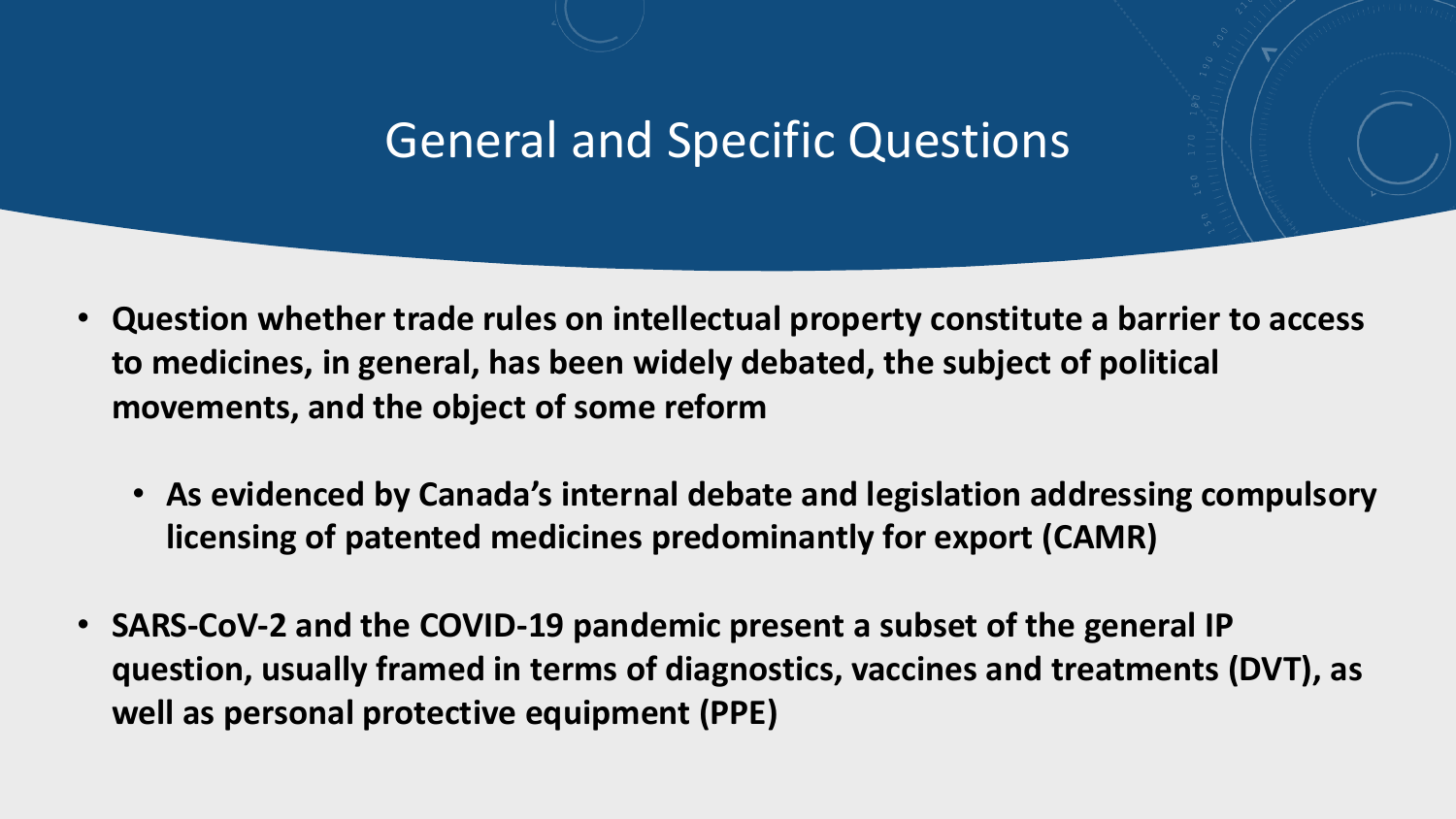### Contingencies and Behavior

- **The question whether IP rules in general, and/or trade-related IP rules in particular, are problematic is to a certain extent "contingent". The contingency is behavior.**
- **A student of history would say that IP rules have constituted a substantial barrier to access to medicines in general, and that behavior has been "suboptimal"**
- **There are certain factors in the present environment that have sofar encouraged "better behavior"**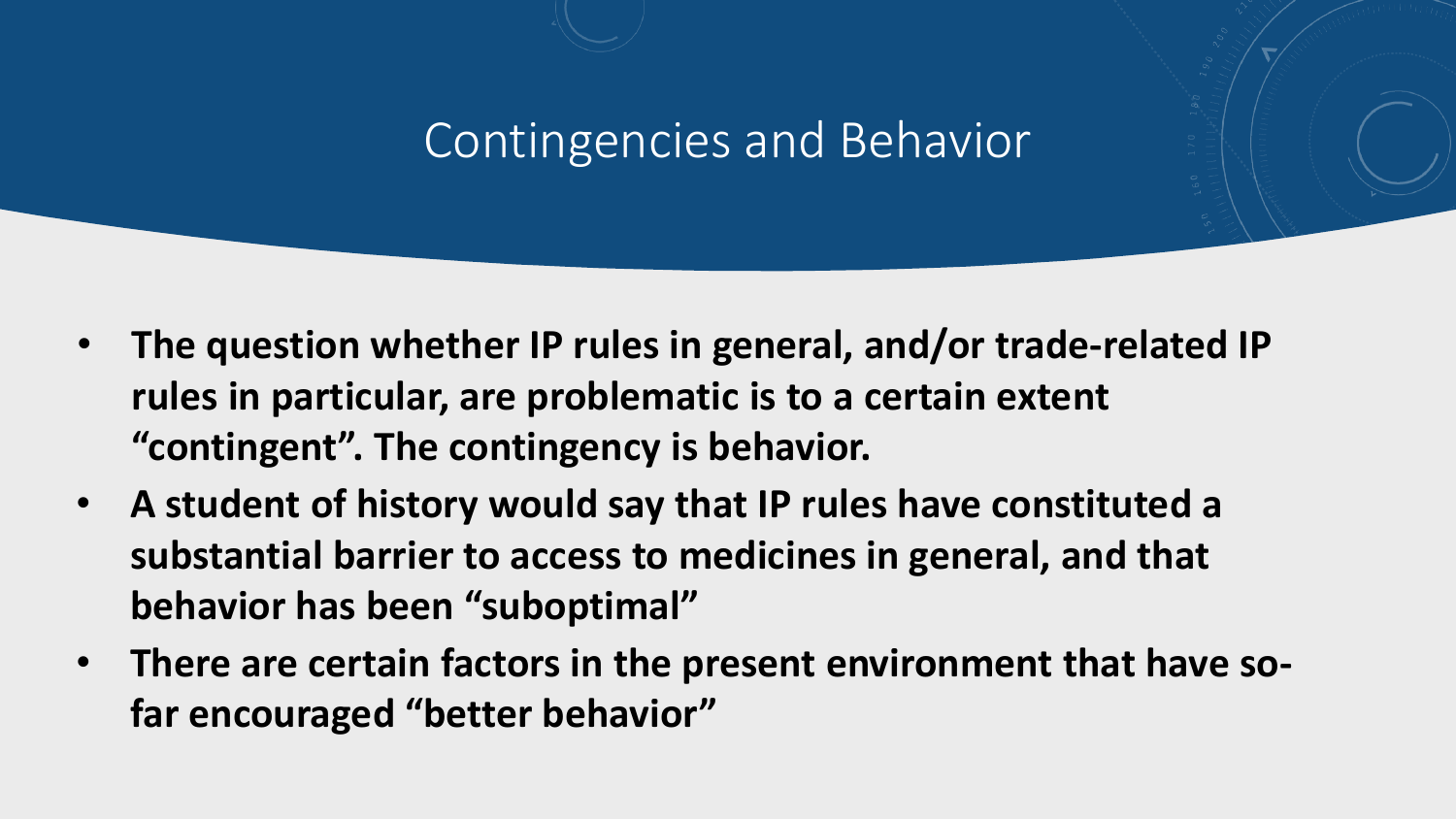#### Reputational Repair

- **Having suffered reputational damage for decades, particularly because of pricing practices, the originator pharmaceutical industry has at least partly treated the pandemic as an opportunity for reputational repair**
- **Gilead, for example, in announcing the pricing for remdesivir, was acutely "tuned" to its mistakes with the pricing of sofosbuvir. The price was/is not "cheap", but it did not "shock the conscience"**
	- **Bearing in mind that considerable US government subsidization went into remdesivir's development**
- **Many of the COVID-19 vaccine projects have announced pricing "at cost". This phrase is not easy to interpret in context, nor is there great transparency, but there is empathy expressed at least regarding the access side**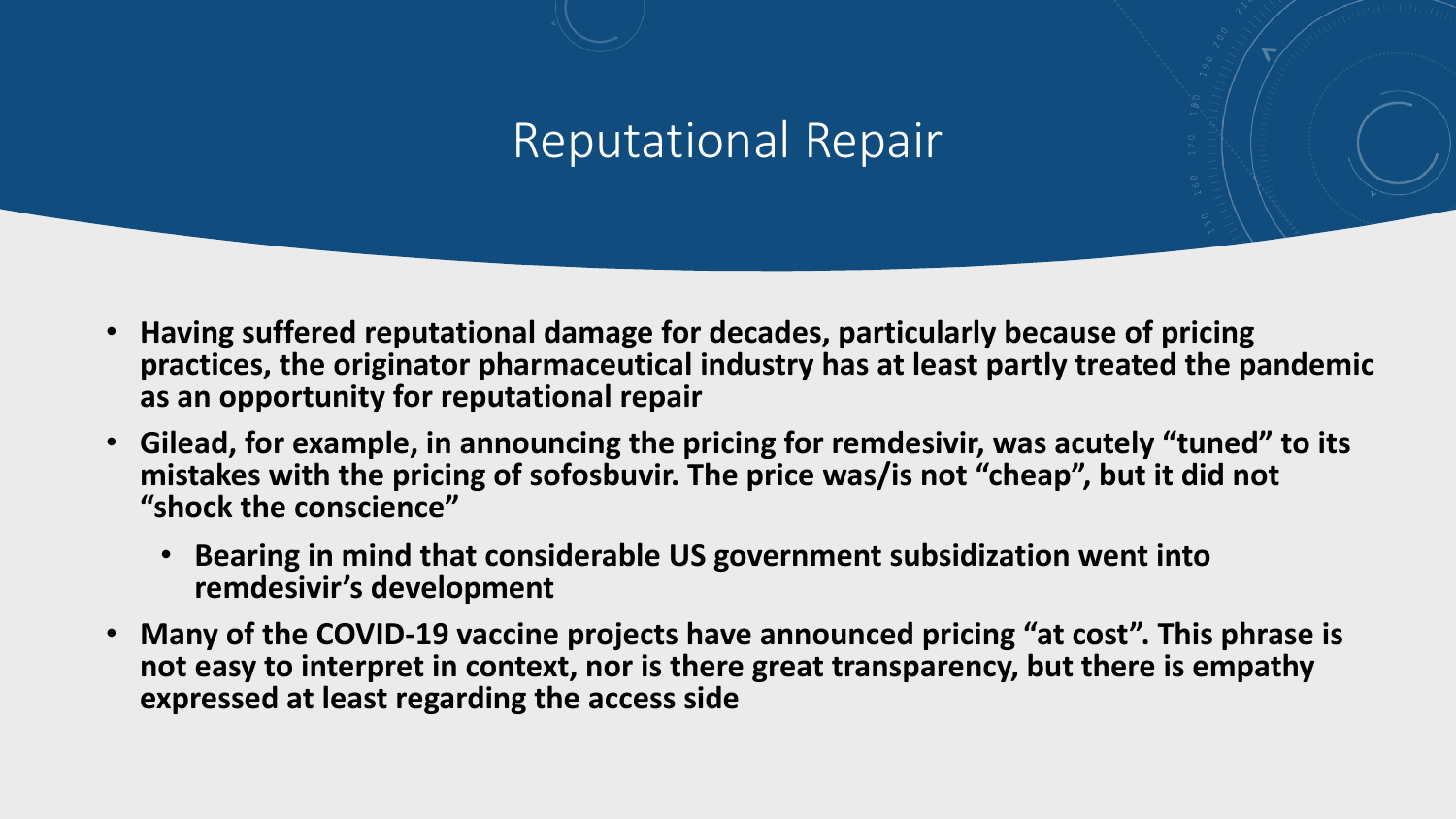## Production is the Current "Gate"

- **At the moment, the** *core problem* **on the vaccine front involves rapid ramping-up of production and distribution capacity**
	- **This is a problem-set with many facets, including finance**
- **As Jerry Reichman and have outlined in the paper that was posted - Facilitating Access to Cross-Border Supplies of Patented Pharmaceuticals: The Case of the COVID-19 Pandemic\* - the capacity problem was well known among experts in the area**
- **The major Pharma companies had largely exited the vaccine sector because of its "contingent" characteristics, among other reasons; in short, the business model did not work**
- **\* Journal of International Economic Law (Oxford), Volume 23, Issue 3, pp. 535-561, Sept. 2020.**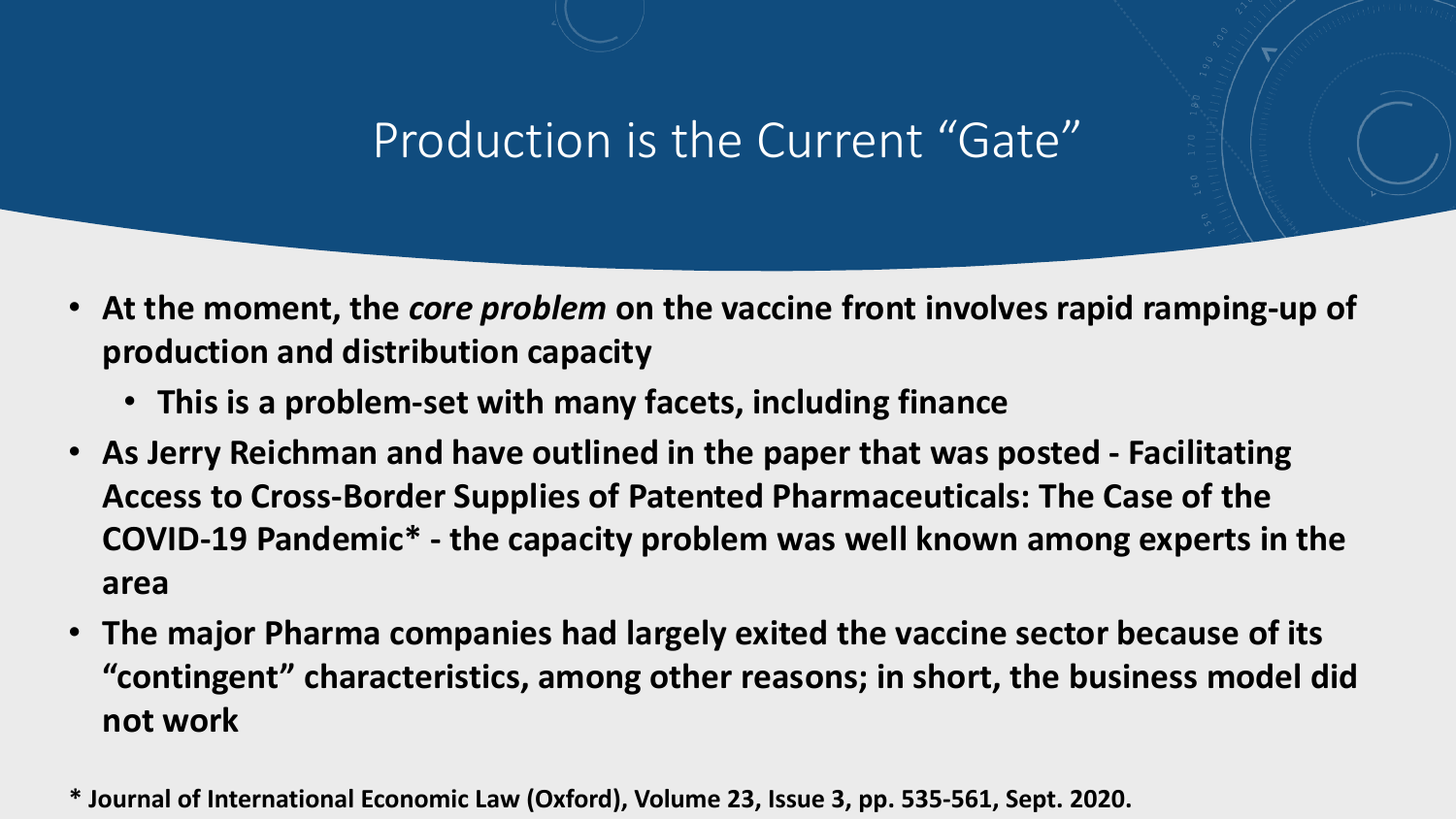### The Contingent Problem-Set

- **It was clear that the vaccines under development -- and now in production – would be and are protected by patents. That inherently gives the owners of the patents the right to exercise control over who produces the vaccines, where they are produced and how they are priced and distributed**
- **That poses a large-scale "potential" or contingent set of problems. The patent owners may decide to enter into exclusive arrangements with certain governments, and not make vaccines available more widely. They could decide against licensing the patents to other producers. Notwithstanding press releases to the contrary, they may charge prices that are in excess of their costs and that are un-affordable**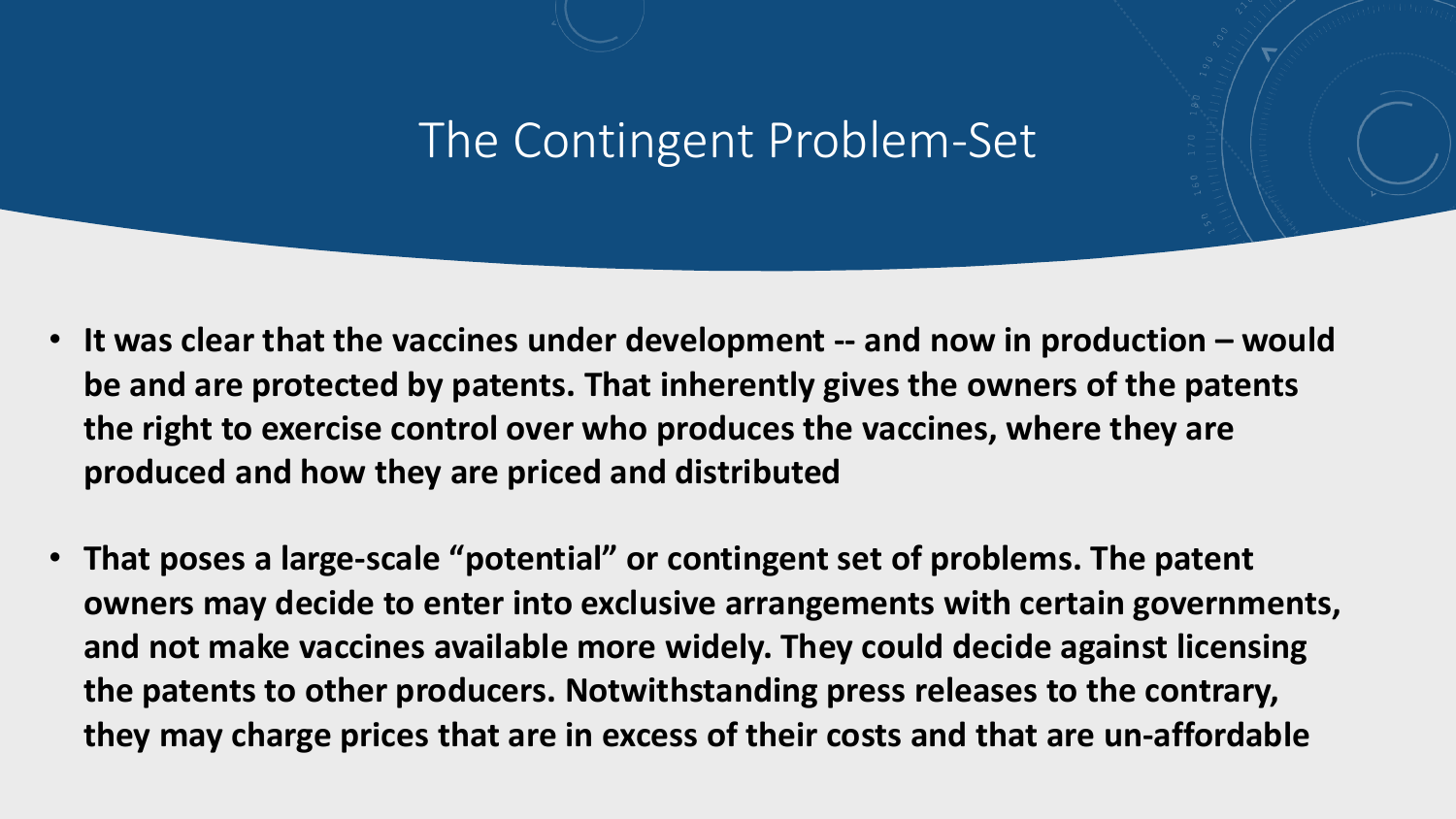#### An International Patent Pool

- **As a precaution against these adverse contingencies, we propose an international patent pool in which all governments would participate, as a preference, and that the pool act as a licensing arm to producers. In our proposal, reasonable compensation would be paid to the patent owners (through their governments) based on revenues from the licensees, which in turn would vary depending on the level of development and other factors**
- **It is** *not* **our proposal that pharmaceutical originators do not receive a fair return on their investments in R&D. We are not averse to vaccine development as a profitable enterprise. Though, consideration should be given to the level of subsidy provided by governments where the products are developed. There may be mechanisms for shared compensation between the subsidizing governments and the patent owning enterprises. We lay out in our proposal and institutional framework for accomplishing his objectives. We envisage that an arrangement may be "less than global"**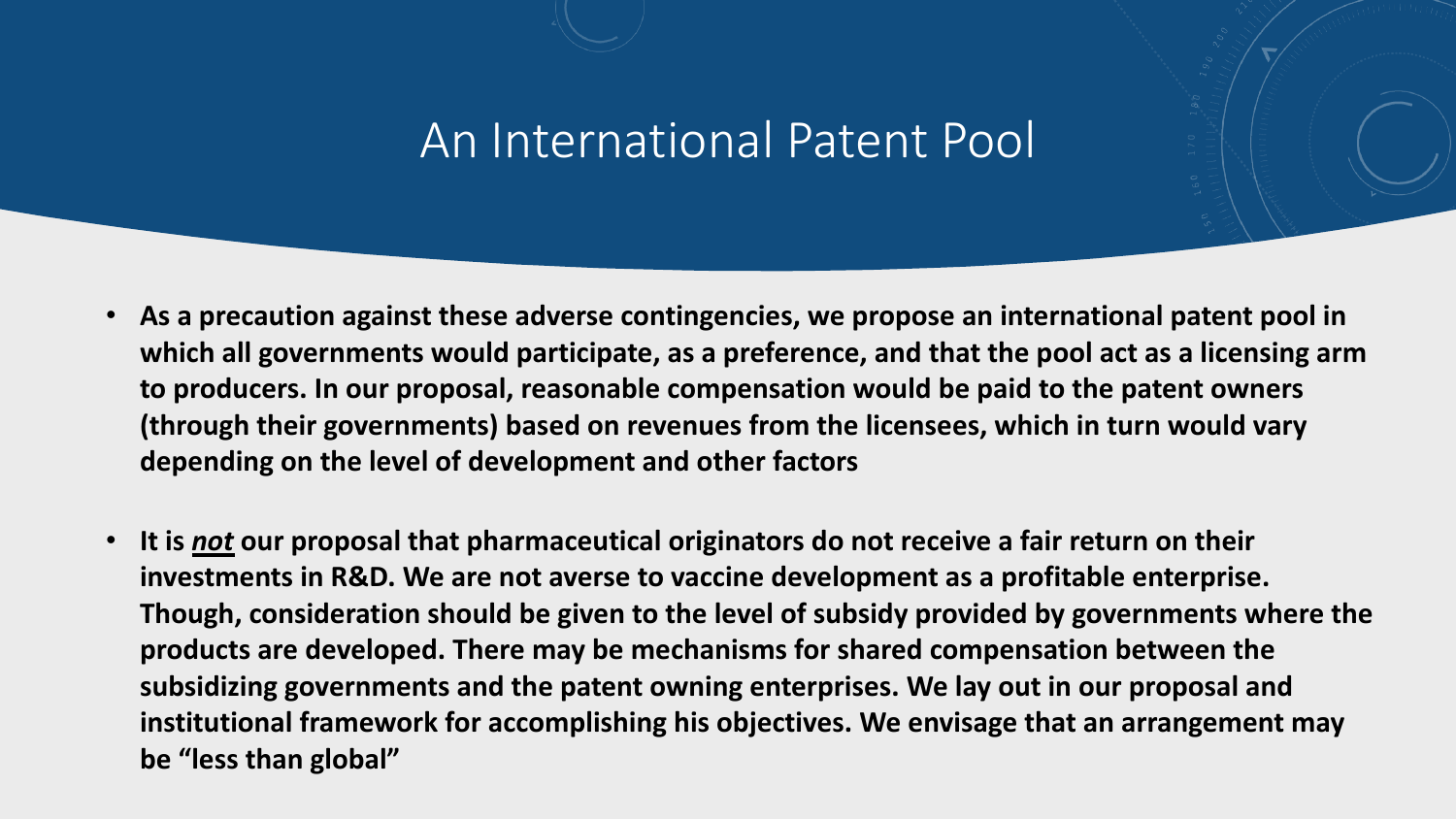#### TRIPS Issues and Voluntary Alternatives

- **We do not foresee such an arrangement raising problems under the TRIPS Agreement. Canada's Access to Medicines Regime presents certain useful elements of a model**
- **Because governments very typically have authority to issue government use licenses, we believe this authority and national legislation would largely suffice to permit implementation**
- **Voluntary licensing is an option, but we think the less satisfactory one because it is dependent on company-to-company decision making. We recognize that some companies have announced noinfringement action policies (e.g., Moderna), and that others are granting licenses (e.g., Astra-Zeneca). In principle, extensive programs of voluntary licensing would make our compulsory proposal unnecessary. We are not arguing for compulsory licensing for its own sake**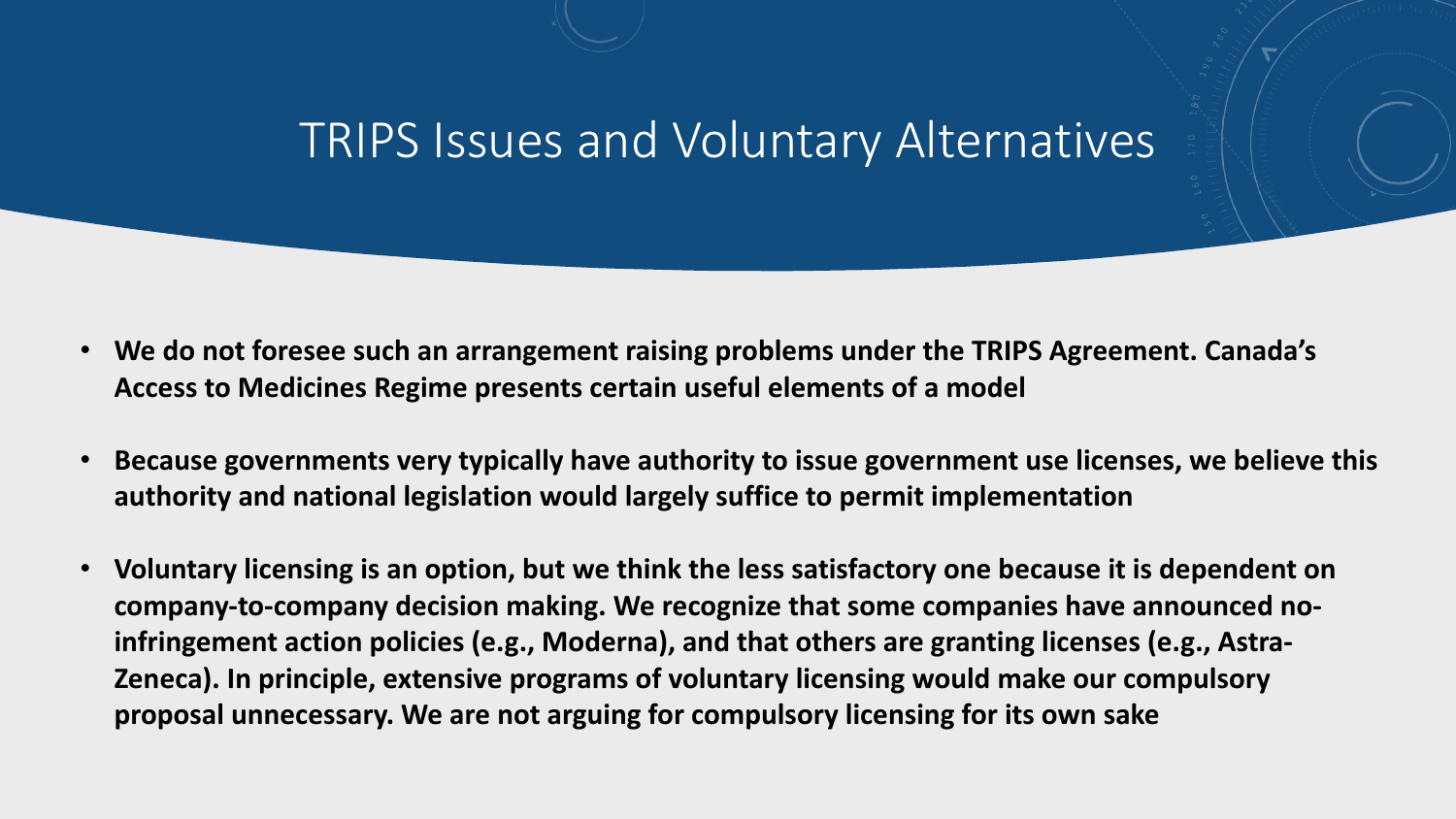### Historical Function of Compulsory Licensing

- **That is why I suggested that the intellectual property issue is "contingent" on "behavior"**
- **Historically a very important role of compulsory licensing has been to encourage "better behavior" by making clear that there are government-mandated alternatives**
- **Jerry and I also lay-out a proposal for regional procurement mechanisms making use of compulsory licensing as and if needed. That essentially expands upon earlier work of ours**